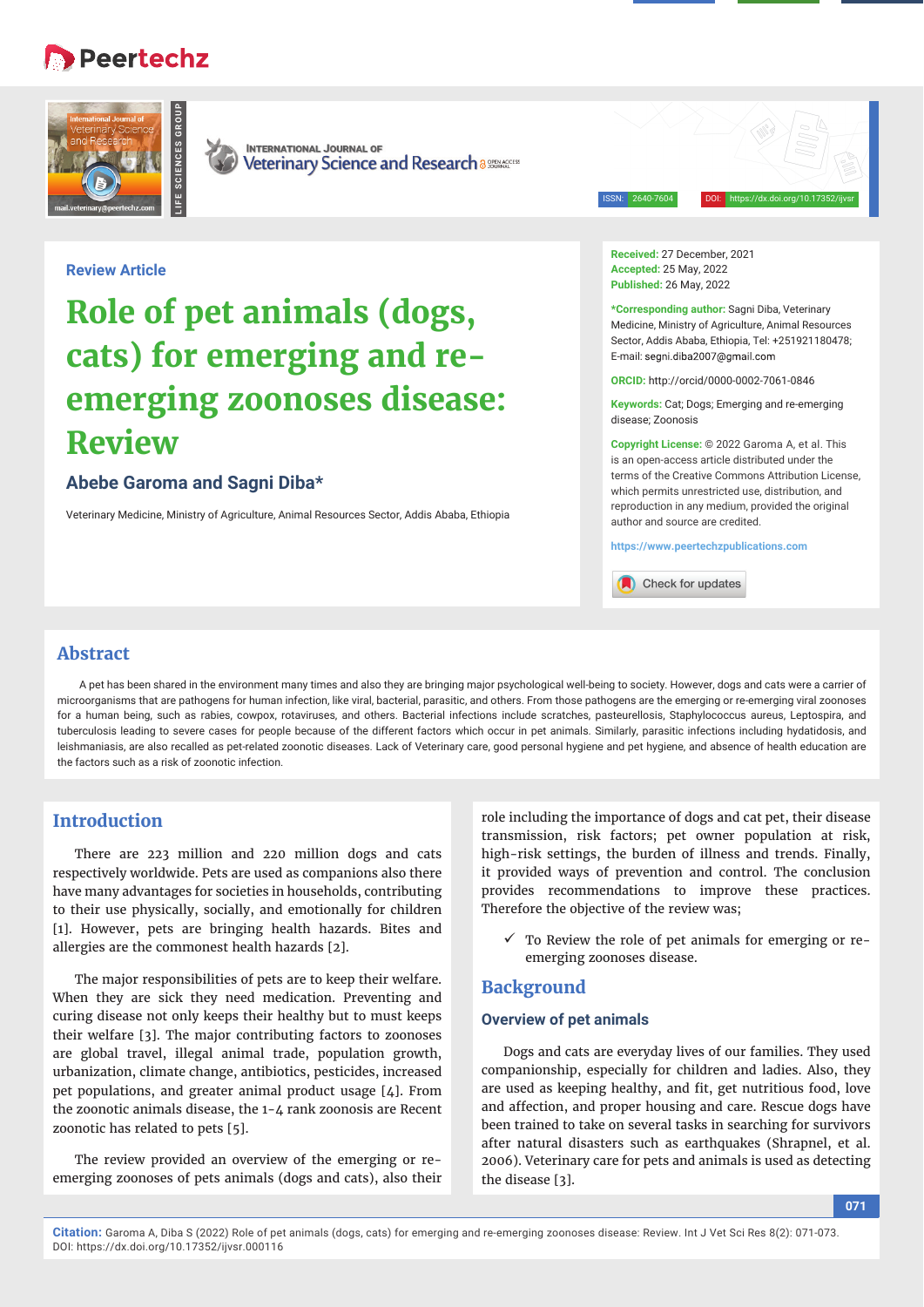#### Peertechz Publications



 **Source:** [6].

#### **Emerging and re-emerging zoonoses**

The word emerging and re-emerging zoonotic was recently related to outbreaks that affected both animal and human health. The definition of emerging zoonoses is "a new infection resulting from the evolution or change of an existing pathogenic agent, a known infection spreading to a new geographic area, or a previously unrecognized pathogenic disease diagnosed for the first time and which has a significant impact on animal or public health. The re-emerging disease is recalled as the opposite of emerging [7]**.**

## **Role of pets for emerging and re-emerging zoonoses**

Pets have been the carrier of numerous emerging and reemerging zoonosis, including bacteria, parasites, viruses, and fungus. Among zoonotic diseases which affect humans through pets, animals are parasitic, bacterial, virus, and fungal zoonoses are the major ones [8].

#### **The emerging and re-emerging of parasitic zoonoses**

The zoonotic parasite transmitted to humans is harbored in pets. Due to many factors such as age, immunity, social interaction of humans with pets are case significant problems. Particular interests are mentioned as the followings.

**Hydatidosis:** The life cycle of the parasite involves foxes and rodents. Pets are infected when they eat infected wild rodents. The infection of humans by the contamination of food and waters by the larval parasite [9].

**Leishmaniasis:** Especially *Cutaneous leishmaniasis*is affects humans from pets due to contact. Also, it is transmitted vectorborne [10].

#### **The emerging and re-emerging bacterial zoonoses**

The population of pets and animals is increasingly emerging and reemerging bacterial zoonoses. The major bacterial zoonotic which are transmitted to humans from pets are *salmonellosis, colibacilosis, Campylobacte*, Leptospirosis, Chlamydophilapsittaci, Bordetellabronchiseptica, Tuberculosis  $[11]$ .

#### **Viral zoonoses**

Viral zoonoses are major zoonotic in the world, especially in the rural area. Various viral pathogens, including rabies, *Cowpox*, *Avian Infl uenza*, and *Noroviruses, Rotaviruses* [12].

#### **Major risk factor**

**Pet ownership:** The pet owner is the major factor in the

transmission of the pathogenic disease especially in developing countries, especially in rural areas pet dogs and cats are associated with the owner. The absence of veterinary care is the major risk for spreading [13].

The population at risk: Populations at Risk are the first exposed to accruing zoonotic diseases such as elder and pregnant individuals [14].

## **Preventing and control emerging and re-emerging zoonotic diseases**

**Prevent appropriate handling of pet animals:** Regularly protection of the pet's animal's safety and quality based on their behavior is the major method of the disease [13].

**Hygiene and safety:** Community hygiene like washing the hands during contact with the pets-animals with soap before and after eating was an important method [13].

**Veterinary care for pets animals:** Veterinarians care to contribute to Public Health special for pet animals so properly, and regularly vaccination for pet animals was the most important to reduce the burden of disease [15].

**Health education:** Education of the community is the most important to prevent zoonoses disease. Regularly to mention the community the importance of pet animals and their side effects regarding disease transmission as an important method to control the disease [16].

## **Conclusion and recommendation**

The community to keep pets-animals to know about the challenges of pets on the zoonotic problem. The methods to control pet zoonotic are awareness of the pet's owners especially immunocompromised individuals for social contact with the animals. Practice or collaboration in the connection between animals and human health will contribute significantly to zoonotic infectious disease management.

## **Based on the above conclusion the following recommendations are forwarded**

- $\checkmark$  The community should be aware of improper handling and hygiene of pets-animals
- $\checkmark$  One health approach should have collaborated the professionals of human medicine and veterinary medicine
- There should be improved management and veterinary care for pet animals.

#### **References**

- 1. Wong SK, Feinstein LH, Heidmann P. Healthy pets, healthy people. J Am Vet Med Assoc. 1999 Aug 1;215(3):335-8. PMID: 10434969.
- 2. Gautret P, Ribadeau-Dumas F, Parola P, Brouqui P, Bourhy H. Risk for rabies importation from North Africa. Emerg Infect Dis. 2011 Dec;17(12):2187-93. doi: 10.3201/eid1712.110300. PMID: 22185767; PMCID: PMC3311213.
- 3. Appma (2011). National Pet Owners Survey. Greenwich: American Pet Products Manufacturers Association.

**072**

**Citation:** Garoma A, Diba S (2022) Role of pet animals (dogs, cats) for emerging and re-emerging zoonoses disease: Review. Int J Vet Sci Res 8(2): 071-073. DOI: https://dx.doi.org/10.17352/ijvsr.000116